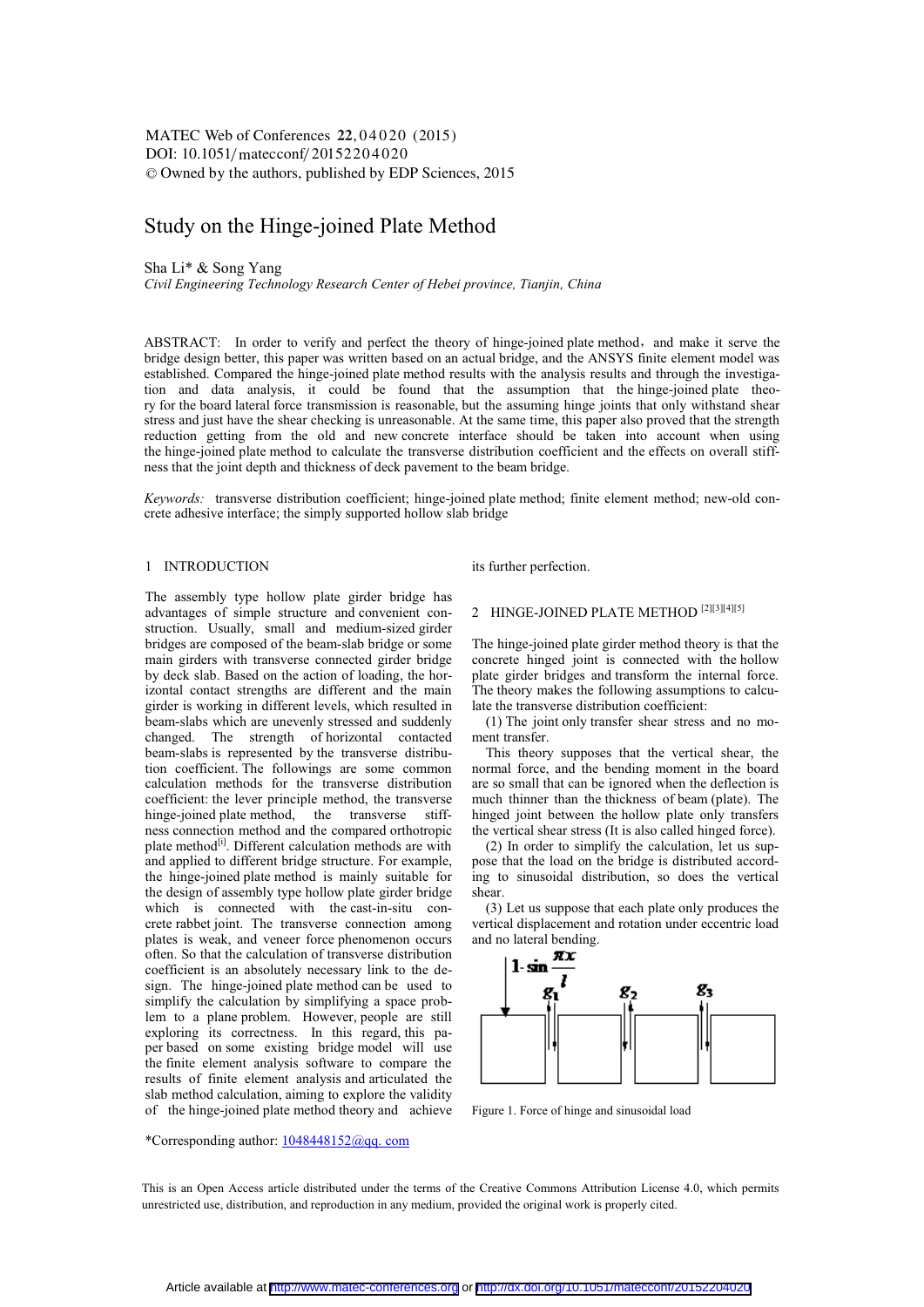As shown in figure 1, give a simply supported hollow slab bridge with three hinge joints connected four hollow plates as an example, where relay a sinusoidal unit load  $p(x) = 1 \cdot \sin(\frac{\pi x}{l})$ 

which produces the joint force  $g_1(x)$ ,  $g_2(x)$ ,  $g_3(x)$ 

in three hinged joints. Simultaneously, every plate gets its sinusoidal load  $\eta$ , and lines them together then got the Lateral Line Distribution. Among them:

$$
\eta_{11} = 1 - g_1 \n\eta_{12} = g_2 - g_1 \n\eta_{13} = g_3 - g_2 \n\eta_{14} = g_3
$$
\n(1)

The equation for the force of hinge can be obtained in accordance with the statically indeterminate structure mechanics principle. They're shown as follows:

$$
\delta_{11}g_1 + \delta_{12}g_2 + \delta_{13}g_3 + \delta_{1p} = 0
$$
  

$$
\delta_{21}g_1 + \delta_{22}g_2 + \delta_{23}g_3 + \delta_{2p} = 0
$$
 (2)

 $\delta_{31}g_1 + \delta_{32}g_2 + \delta_{33}g_3 + \delta_{3p} = 0$ 

 $\delta_{ik}$  and  $\delta_{ip}$  are the deformation on the peak of a bridge. Equations can be derived from Figure 1 and Figure 2 as follows:

$$
2(1+\gamma+\beta)g_1 - (1-\gamma)g_2
$$
  
= 1 - (1-\gamma)g\_1 + 2(1+\gamma+\beta)g\_2 - (1-\gamma)g\_3 (3)  
= 0 - (1-\gamma)g\_2 + 2(1+\gamma+\beta)g\_3 = 0

$$
\gamma = 5.8 \frac{I}{I_1} (\frac{b_1}{l})^2
$$
 is regarded as the ratio

of torsion and deflection of main girder;  $\beta = 390 \frac{Id_1^3}{14L_1^3}$  $\mathbf{r}$  $\beta = 390 \frac{Id_1^3}{l^4 h_1^3}$  is

regarded as he ratio of Cantilever deflection and the deflection of main girder.  $\gamma$  and  $\beta$  can be obtained from the section properties of components and brought them into the third equation.  $g_1, g_2, g_3$  can be derived, then the transverse load-distributing influence line can be obtained. However, in practice, the value  $\beta$  is often neglected for it close to zero.

### 3 FINITE ELEMENT MODELING

This paper selects one assembly type hollow plate girder bridge as the research object. The bridge is 12. 6m span, 0. 6m high, and is made by 9 beams whose width is 0. 99m. Put 1cm horizontal rabbet on reserve for connection with concrete hinge joint. There's a concrete surfacing layer of  $8cm(E=3.0 \times 10^4 \text{ MPa})$ . Choose a tri-axial freight car of totally 300KN for static test and take a load efficiency which is 0. 87 and perform it on the most adverse position<sup>[ii]</sup>. For C40 which is concrete in the bridge deck and hinge joint, the elastic modulus is  $3.25 \times 10^4$  MPa, and the Poisson ratio is 0. 1667. Set 9 steel bars of  $\phi$ 16 in the top of each plate and 92 steel bars of  $\phi_5^s$  in bottom of each plate.

Homogenize the steel and the concrete elastic modulus to a uniform one, so an Integral model can be built<sup>[7]</sup>. In this model, the unit SOLID65 is used to simulate the concrete ofassembly type hollow plate Girder Bridge, prestress the reinforcement simulated by link8 element which was prestressed in cooling method. The link between the rod unit and the entity unit was achieved by the degree of freedom coupling using node of same location. On one hand, this simply supported bridge has three displacements to constraint,  $U_x$ ,  $U_y$ ,  $U_z$ . On the other hand, there is only one displacement to constraint, and it is  $U_y$ . In the end, with assist of Mesh200, this bridge has meshed into 50592 elements and 69747 nodes  $[8]$ .

## 4 COMPARISON OF THE CALCULATED RE-SULTS BETWEEN THE FINITE ELEMENT ANALYSIS AND HINGE-JOINTED PLATE METHOD

Compare the calculated value of hinge-jointed plate method to the deflection value of finite element model as shown in Figure 2, the transverse distribution coefficient can be obtained by using the for-

mula  $\eta_i = \frac{W_i}{W}$  (deflection of single plate / deflection of

all plates)<sup>[9]</sup>. As shown in Figure 3, line them into one figure with influence line of the transverse load distribution calculated by the hinge-jointed plate method:

As shown in Figure 2, the value of deflection in finite element is slightly smaller than the calculation results of hinge-jointed plate method. And the displacement curve of calculation results is steeper than the finite element results, but their power transmission form is roughly the same. The reason for the differences mentioned earlier is that the hinge-jointed plate method just considers the pavement layer as the even load without considering the synergistic effects of the pavement layer and the hinge joint. However, in the finite element analysis, pavement layer was taken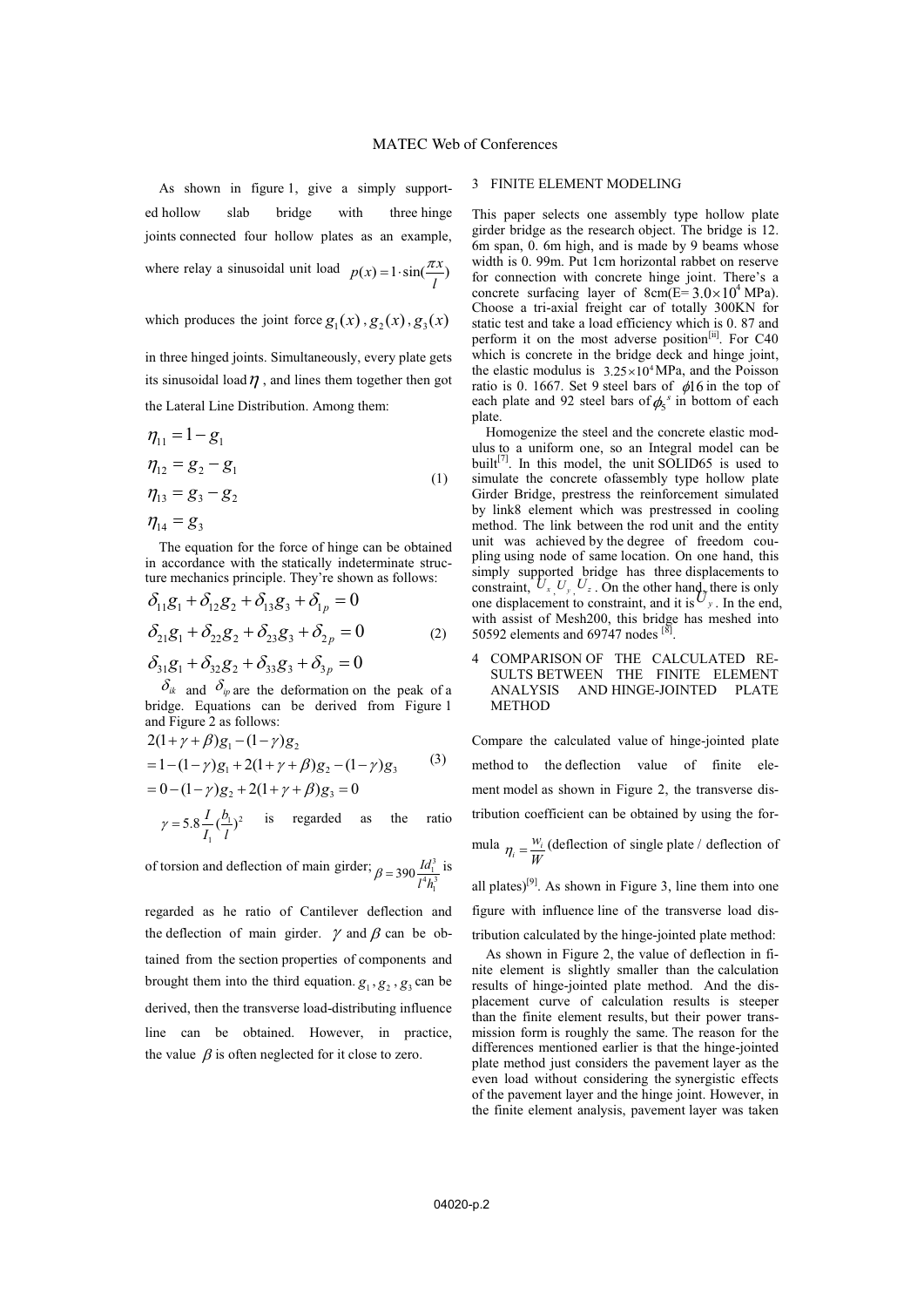



Figure 2. Displacement distribution in the mid-span



Figure 3. Transverse load-distributing influence lines

into account to work better with the hinge joint, which strengthens its integral rigidity. So it is reasonable for the finite element calculation has a smaller deflection and a more smooth displacement curve. Meanwhile, Figure 3 proves that the transverse distribution coefficient values acquired from the finite element method and hinge joint plate method are fit very well. On the other hand, it also provides that the finite eletransferring form of hinged hollow plate girder bridge well, and it also can be regarded as an effective method for the next step analysis.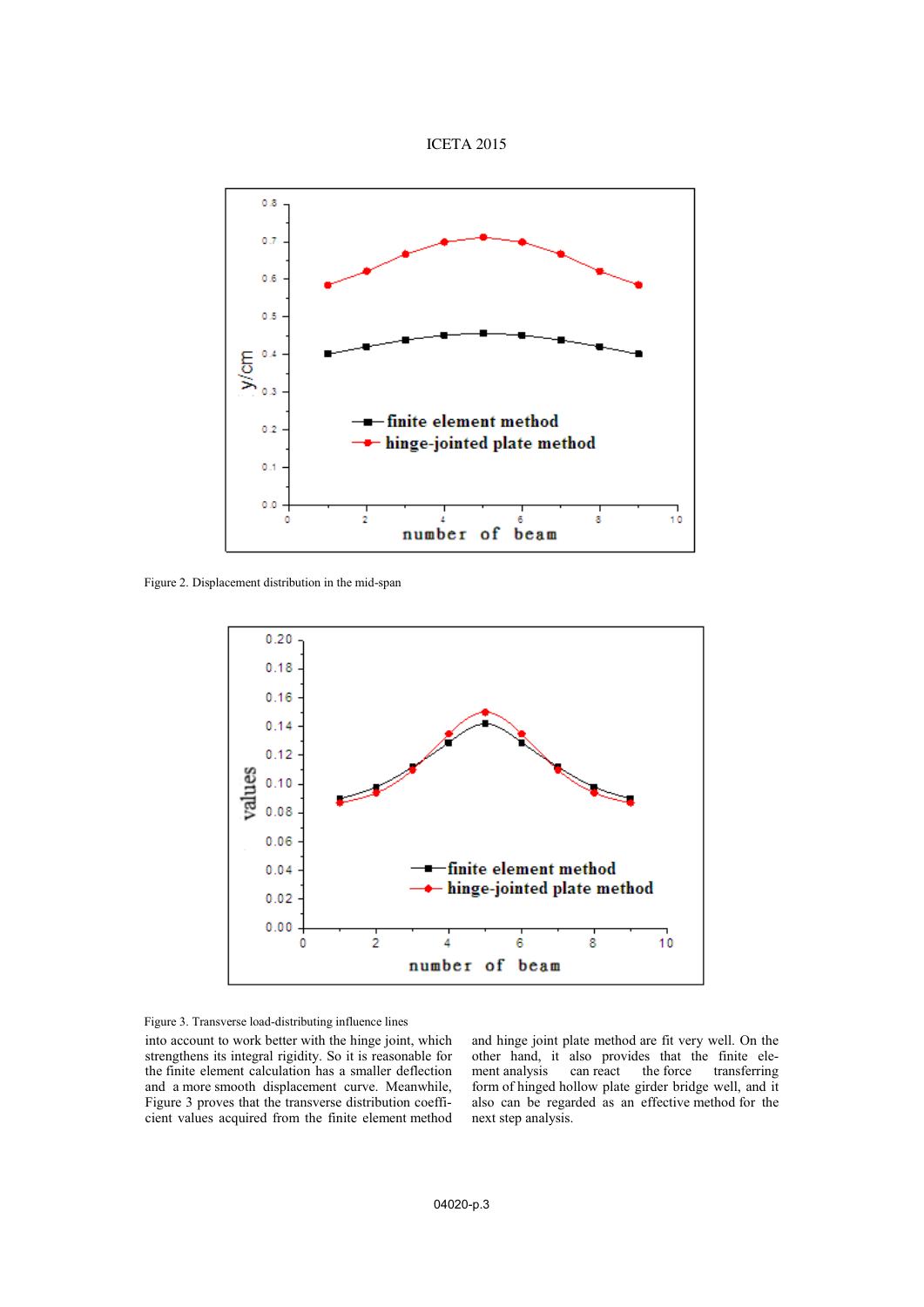# MATEC Web of Conferences



Figure 4. Displacement distribution in the mid-span



Figure 5. Transverse load-distributing influence lines

### 5 CONSIDERATION OF CONCRETE INTER-FACE CONNECTING BEAM SLAB

The hollow slab bridge of assembly type will form a new-old concrete adhesive interface. The construction steps are used to pour the joint after completing the deck lifting. Jian Liu, a Ph. D. of Dalian University of Technology, did a splitting tensile and axial tensile test to compare the test cubes' mechanical behavior. One in which is disposable pouring and another one has a new-old concrete adhesive interface. According to his paper, the splitting tensile strength of the cube has a new-old concrete adhesive interface which is 51.1%~84.2% times greater than the disposable pouring test cube; and the axial tensile strength is 67.4~84.2% times greater than that one. Thus, we can found that the adhesive interface of component having a new-old concrete will reduce the concrete tensile strength [iii]. At the same time, a test to explore the cubes mechanical behavior having new-old concrete adhesive interface is done under tension shear and compression shear state. This experiment proves that the existing of tensile stress can cut down shear strength to some extent<sup>[iv]</sup>. For the hollow slab bridge of assembly type, the tensile stress in the hinge joint will cut down the shear-bearing capacity and destroy joints. Hence the effect to the shear strength of the new to old concrete interface must be considered when calculating and using the hinge-jointed plate method. And this conclusion is consistent with the formation of cracks in the actual engineering.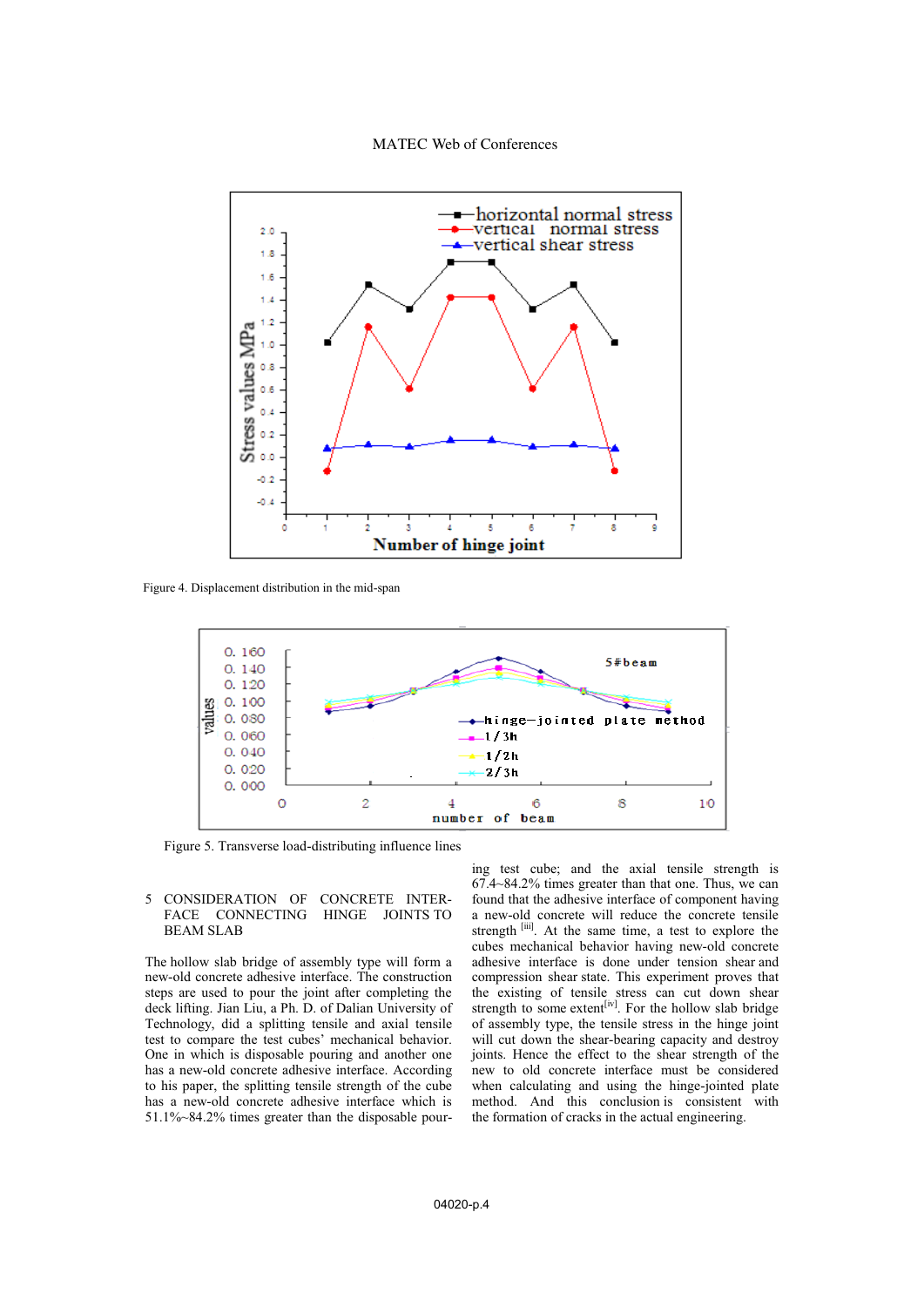# 6 FINITE ELEMENT ANALYSIS OF THE STRESS OF HINGE JOINTS

Compare the maximum value of the longitudinal stress of the 8 joints, the transverse stress and the shear stress of the concrete interface in the finite element model, we can find that.

According to Figure 4, the vertical and horizontal normal stress values are larger than the vertical shear stress under the middle load. For concrete C40 modeling theory used in this paper, whose axial tensile strength standard value is 2.39N/2 (mm). However, there is still some safety reserve so that there's no need in theory to consider the destructive effect of longitudinal and transverse normal stress to hinge joints. However, as the serious overloading and existence of old to new concrete interface between the joint and the plate, the minimum tensile strength of concrete in hinge joints left is only 1.617MPa after considering the reduction in 67.4%-84.2%. Its safety is greatly reduced or even negative as the longitudinal and transverse normal stress respectively reached the maximum value of 1.735MPa and 1.671MPa. In this case, the longitudinal and transverse normal stress will also damage the hinge joints. The assumption of hinge-jointed plate method theory is said that the hinge joints only withstand the shear stress is unreasonable. The hinge joint is not just a simple shear and the horizontal and vertical normal stress can also have negative effects on it.

#### 7 CONSIDERING HINGE JOINTS DEPTH

At present, according to the general design of hollow plate girder bridge, the hinge joint is divided into three forms as shallow hinge joints (1/3h), middle hinge joints (1/2h) and deep hinge joints (2/3h). The hinge-joined plate method is believed that the tongue and groove joint can be good to transfer the shear forces, even a very shallow hinge joint, could meet the shear strength design requirements. But the reality is that the failure probability of shallow hinge joints is always greater than the other two kinds of forms. For this, the paper built the finite element model about the three forms of hinge joints based on the bridge mentioned earlier to analyze the lateral force transmission of beam slab and the force of hinge joints own as shown in Figure 5.

From the Figure 5, with the hinge joint deepening, the transverse load-distributing influence line of the plate tends to be gentle, and the lateral connection between boards tends to be enhanced. There are two reasons to explain that. One is that with the hinge joint deepening, the resisting shear area which is increased increases the overall stiffness of the bridge; another one is that as the hinge joint deepens, it increase the construction area, so that the vibration of concrete is more uniform, and the concrete placement quality can be guaranteed. In addition, it can be shown from the Table1 that under the action of the middle of the load, with the hinge joint deepening, the vertical stress is gradually

decreased. The maximum reduction rate reached 1.7%; the maximum horizontal stress and the vertical shear stress are gradually increased; the maximum growth rate respectively reached 44.3% and 42.3%. The growth of the vertical shear stress makes the influence line of transverse distribution more uniform, the horizontal stress transmission capability of the plate is reinforced; however, at the same time, with the transverse tensile stress increasing, the hollow slab and hinge joints concrete adhesive interface is in tension and becomes weaker and weaker. This is why in the actual engineering, the horizontal hinge joints damage is always started with the lower edge of the adhesive surface of the hinge joints. Obviously, the hinge joints are not just a shear failure; the transverse tensile stress also has a certain destructive effect.

In summary, the deepening of hinge joints can enhance the transverse connection between the plates, however, for the hinge joint itself, the increased transverse tensile stress, simultaneously, will damage the hinge joint concrete adhesive interface. Thus, the hinge-joined plate method that ignores the influence of hinge joint depth is unreasonable, it should be considered to a certain extent.

### 8 CONSIDERING PAVEMENT EFFECT

As the design of bridges in China, the bridge deck pavement is always applied as a constant load, and it is only considered when it plays the role of distributed load. But in fact, the pavement work can work together with the bridge deck and the hinge joint in increasing the whole stiffness of the bridge to some extent, and have beneficial effects on the transverse distributed load. In this regard, this paper is also based on the finite element model, compared the deformation and the stress values of bridge deck under the two kinds of conditions that give consideration or no consideration to pavement, and had a analysis to the transverse load distribution of the bridge based on the different thickness of pavement as shown in Figure6.

From the displacement image numerical table, we can obtain that the maximum deflection is 4.588mm and the stress values is 3.08MPa of considering the pavement effect, and they are respectively 82.6% and 78.4% with no pavement effect. Therefore, considering the pavement will have a certain impact on the stress and deformation of hollow board, and it can strengthen the transverse connection and reduce the deformation and stress effect of plate at the same time.

As shown in the Figure 7, the transverse load-distributing influence line for the 5# board is under the action of different thickness of pavement. It can be shown that, with the increase of the pavement thickness, the transverse connection between beam and slab was enhanced, and the overall stiffness of the bridge was improved. However, with the increase of the thickness of pavement, the load on bridge beam will be increased to a certain extent. So the overall stiffness of the bridge will not keep increasing but reach a critical value in a thickness range.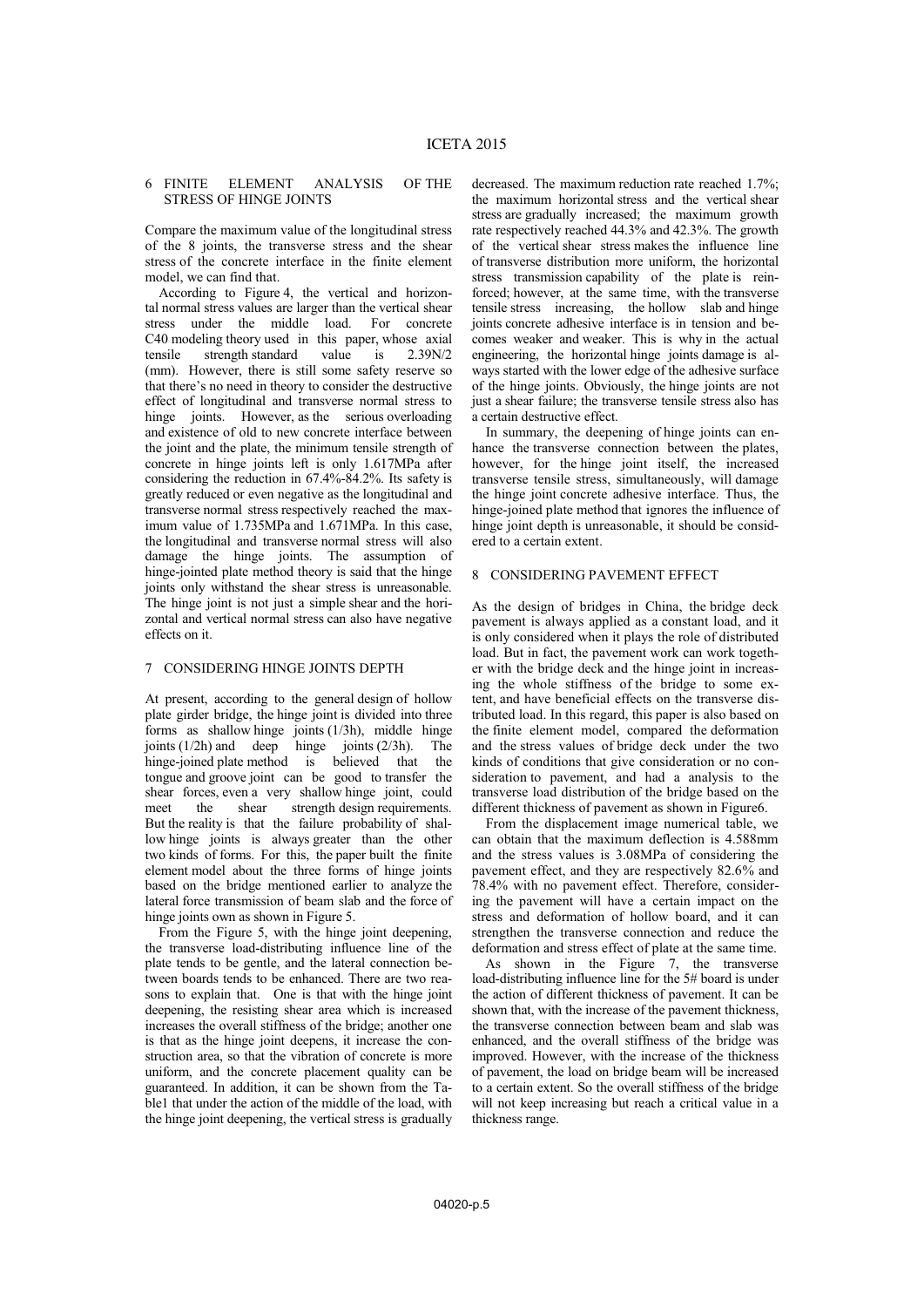# MATEC Web of Conferences



Figure 6. Cloud picture of displacement and stress



Figure. 7 transverse load-distributing influence lines

In terms of this bridge model, it is better at 5cm-10cm.

In summary, the pavement will also have an impact on the transverse-connection between beam and board. In the design of the hinge-joined plate method, the pavement and its thickness should be also taken into account.

# 9 CONCLUSION

By comparing the finite element analysis to the connected slab method, and exploring the force performance of hinge joint, we can find that:

The assumption of hinge-jointed plate method is reasonable to calculate the transverse distribution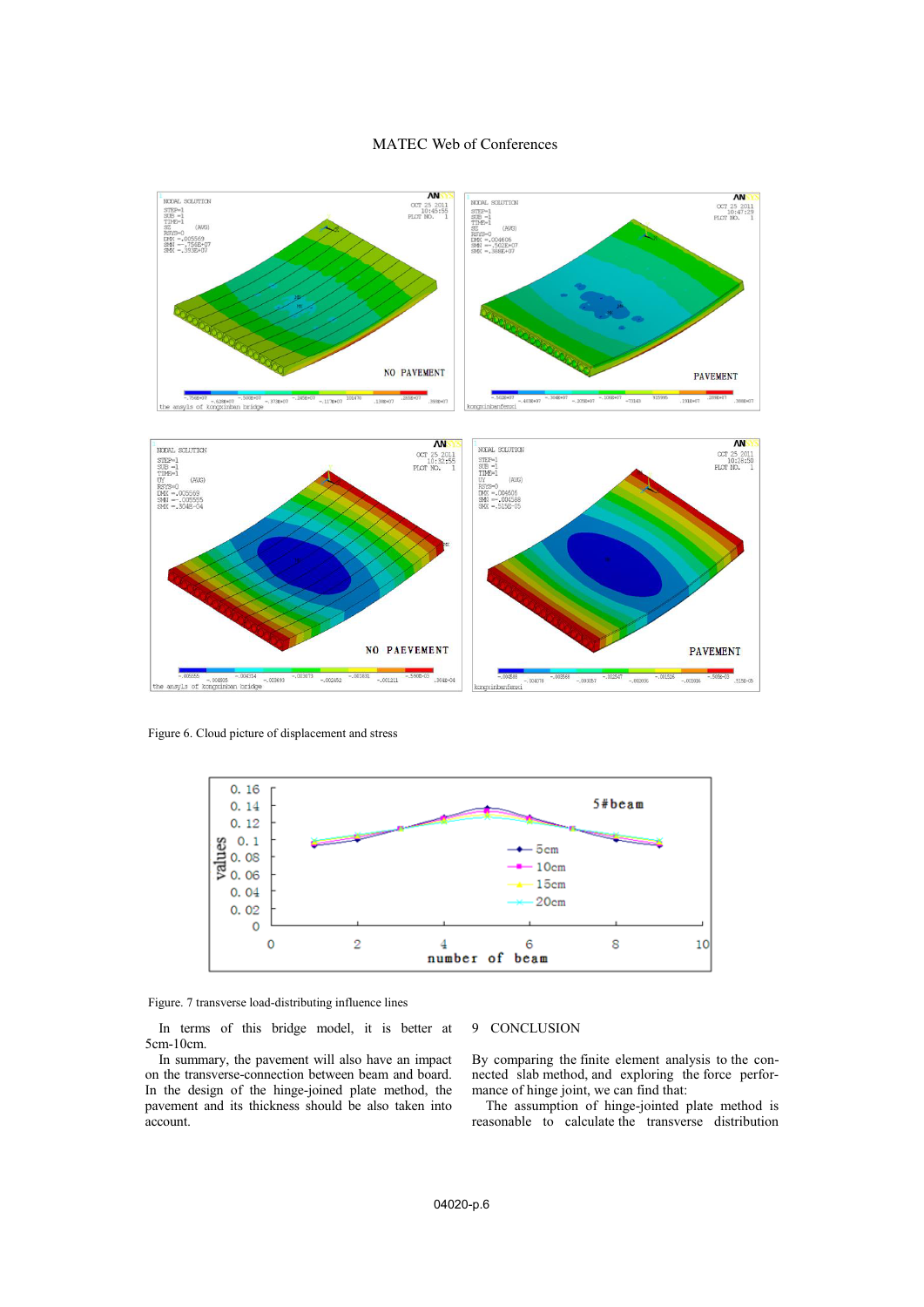| Table 1. Stress of thinge joint |                             |                  |                  |                  |                 |                 |                             |                 |                 |
|---------------------------------|-----------------------------|------------------|------------------|------------------|-----------------|-----------------|-----------------------------|-----------------|-----------------|
| Hinge<br>joints<br>form         | stress(MPa)                 | Hinge<br>joint 1 | Hinge<br>joint 2 | Hinge<br>joint 3 | Hinge<br>joint4 | Hinge<br>joint5 | Hinge<br>joint <sub>6</sub> | Hinge<br>joint7 | Hinge<br>joint8 |
| Shallow                         | Horizontal<br>normal stress | 1.019            | 1.531            | 1.321            | 1.735           | 1.735           | 1.321                       | 1.531           | 1.019           |
|                                 | Transverse<br>normal stress | $-0.118$         | 1.161            | 0.612            | 1.422           | 1.422           | 0.612                       | 1.161           | $-0.118$        |
|                                 | Vertical<br>shear stress    | 0.081            | 0.114            | 0.096            | 0.154           | 0.154           | 0.096                       | 0.114           | 0.081           |
| Middle                          | Horizontal<br>normal stress | 1.026            | 1.487            | 1.394            | 1.705           | 1.705           | 1.394                       | 1.487           | 1.026           |
|                                 | Transverse<br>normal stress | 0.024            | 1.712            | 1.48             | 2.552           | 2.552           | 1.48                        | 1.712           | 0.024           |
|                                 | Vertical<br>shear stress    | 0.028            | 0.122            | 0.026            | 0.267           | 0.267           | 0.026                       | 0.122           | 0.028           |
| Deep                            | Horizontal<br>normal stress | 1.057            | 1.421            | 1.465            | 1.685           | 1.685           | 1.465                       | 1.421           | 1.057           |
|                                 | Transverse<br>normal stress | 0.298            | 2.793            | 2.278            | 4.083           | 4.083           | 2.278                       | 2.793           | 0.298           |
|                                 | Vertical<br>shear stress    | 0.17             | 0.277            | 0.094            | 0.440           | 0.440           | 0.094                       | 0.311           | 0.17            |

Table 1. Stress of hinge joint

coefficient which is based on the finite element analysis results. And the results are basically the same with the calculation result of traditional hinge-jointed plate method in the power transmission form. However, it is not reasonable for the assumption that the hinge joint are only under the shearing force without tension. Actually, except the condition which is under the vertical shearing force, the joint is also affected by the transverse and longitudinal stress.

The study is also used to find that the new-old concrete adhesive interface between the hollow beam plate and the hinge joints will greatly reduce the tensile strength of the hinge-jointed concrete. Hence more attention should be paid to the new-old concrete adhesive interface in the calculation of the transverse distribution coefficient, and the hinge-jointed plate method is necessary.

The depth of hinge joint and the thickness of pavement also have impacts on the transverse connection. Although we don't know the relationship between them now, we should consider the pavement effect in the design of the hinge-joined plate method.

# REFERENCES

- [1] Liang Quanfu. & Shao Jinggan. 2007. Reinforcement Technology of Transverse Prestress for Simply Supported Hollow Slab Bridge. Beijing: China Building Industry Press.
- [2] Li Guohao. & Shi Dong. 1977. Calculation of Load Transverse Distribution for Highway Bridges. Beijing: The People's Traffic Press.
- [3] Yang Zhong, Gao Feng, Liu Yi-he. & Chen Wei. 2010. Calculation Analysis for Transverse Distribution Coefficient of the Hinged Girder Bridge. *Journal of Hunan Institute of Engineering (Natural Science Edition)*, 20(3):89-91.
- [4] Pan Guimei, Li Pingjie. & Ma Niujing. 2012. Experimental Study for Transverse Distribution Coefficient of Old Articulated Slab Girder Bridge. *Journal of China & Foreign Highway*, 32(2):163-167.
- [5] Li Jie-jing & Huang Xin-zan. 2008. Application of Method on the Calculation Method of the Transverse Distribution of Simply-supported Hinged Joint Slab Bridge. *Bridge Engineering*, 111:12-113.
- [6] State Standard of the People's Republic of China. General Specifications Design of Highway Bridges and Culverts (JTG D60-2004). Beijing: China highway planning and Design Institute.
- [7] Wang Xin-min. 2007. ANSYS Numerical Calculation of Engineering Structure. Beijing: The People's Traffic Press.
- [8] Liu Ping, Li Pengfei. & Li Sha. 2014. Hollow Slab Transverse Prestressing Reinforcement Analysis. *Journal of Zhengzhou University (Engineering Science)*, 35(4): 24-28.
- [9] Chen Huai. & Zhang Yun-na. 2008. Research on Strengthening Fabricated Hollow Slab Bridge by Applying Transverse Prestress. J*ournal of Highway and Transportation Research and Development*, 25(10):58-62.
- [10]Liu Jian. 2000. Study on Mechanical Properties of Concrete Bonding the New with Old, Dalian University of Technology.